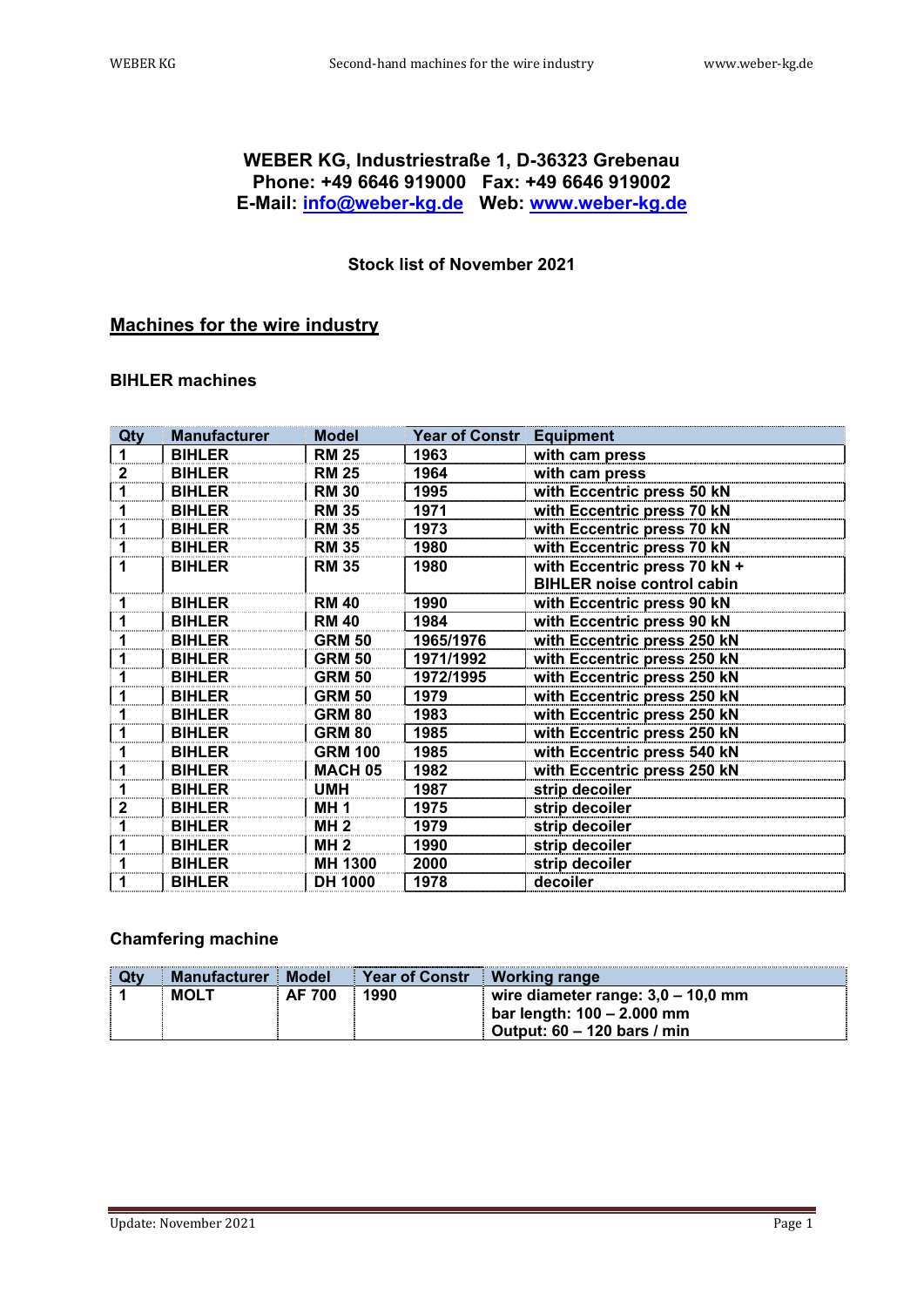#### **Chain link fence machines**

| <b>Qty</b> | <b>Manufacturer</b> | <b>Model</b>  | <b>Year of Constr</b> | <b>Working range</b>    | <b>Output</b>   |
|------------|---------------------|---------------|-----------------------|-------------------------|-----------------|
|            | <b>WAFIOS</b>       | DF 3          | 1982                  | working width: 2.000 mm | 170 $m^2/h$ our |
|            | <b>WAFIOS</b>       | <b>VDF 80</b> | 1980                  | working width: 3.000 mm | 170 $m^2/h$ our |
|            | <b>WAFIOS</b>       | <b>VDF 80</b> | 1976                  | working width: 2.500 mm | 170 $m^2/h$ our |
|            | <b>WAFIOS</b>       | AFK 1         | 1988                  | compactor: 2.000 mm     |                 |

#### **CNC wire former**

| <b>Qty</b> | <b>Manufacturer</b> | <b>Model</b>   | <b>Year of Constr</b> | <b>Working range</b>                |
|------------|---------------------|----------------|-----------------------|-------------------------------------|
|            | <b>WAFIOS</b>       | <b>BM3</b>     | 2002                  | wire diameter range: $1,5 - 6,0$ mm |
|            | LATOUR              | <b>ROBOMAC</b> | 1996                  | wire diameter range: $2,0 - 6,0$ mm |
|            |                     | 206            |                       |                                     |
|            | <b>Refflinghaus</b> | Rebiplan 6     | 1992                  | wire diameter range: $2,5 - 6,0$ mm |

#### **Crimping machines**

| <b>Qty</b> | Manufacturer Model |                 | <b>Year of Constri</b> | <b>Working range</b>          | Output         |
|------------|--------------------|-----------------|------------------------|-------------------------------|----------------|
|            | <b>WAFIOS</b>      | UL 1            | 1976                   | wire diameter: $1.5 - 7.0$ mm | $\pm 28$ m/min |
|            | <b>DRAWEBA</b>     | l <b>innk 7</b> | 1984                   | wire diameter: $1.5 - 7.0$ mm | 24 m/min       |

#### **Crimped mesh line**

| Qty | <b>Manufacturer</b> | <b>Model</b>    | <b>Year of Constr</b> | <b>Working range</b>    |
|-----|---------------------|-----------------|-----------------------|-------------------------|
|     | <b>WAFIOS</b>       | <b>WGM 200/</b> | 1964                  | working width: 2.000 mm |
|     |                     | III 1           | 1976                  |                         |
|     | <b>WAFIOS</b>       | <b>WGM 300</b>  | 1968                  | working width: 3.000 mm |

#### **Hexagonal mesh weaving machine**

| Qty | <b>Manufacturer</b> | <b>Model</b> | <b>Year of Constr</b> | <b>Working width</b>    |
|-----|---------------------|--------------|-----------------------|-------------------------|
|     | <b>WAFIOS</b>       | HDS 33       | 1965                  | working width: 2.000 mm |

#### **Ring bending machine**

| Qtv | <b>Manufacturer</b> | Model            | <b>Year of Constr</b> | ∣ Working range               |
|-----|---------------------|------------------|-----------------------|-------------------------------|
|     | <b>WAFIOS</b>       | WDR <sub>2</sub> | 1975                  | wire diameter: $1,0 - 5,0$ mm |
|     |                     |                  |                       | ring diameter: $100 - 600$ mm |

#### **Ring bending and welding machine**

| <b>Manufacturer</b> | <b>Model</b>     | <b>Year of Constr</b> | <b>Working range</b>           |
|---------------------|------------------|-----------------------|--------------------------------|
| <b>WAFIOS</b>       | WSR <sub>1</sub> | 1986                  | wire diameter: $1,8 - 5.0$ mm, |
|                     |                  |                       | ring diameter: $100 - 600$ mm  |
| <b>WAFIOS</b>       | WSR 1            | 1989                  | wire diameter: $1,5 - 5,0$ mm  |
|                     |                  |                       | ring diameter: $100 - 600$ mm  |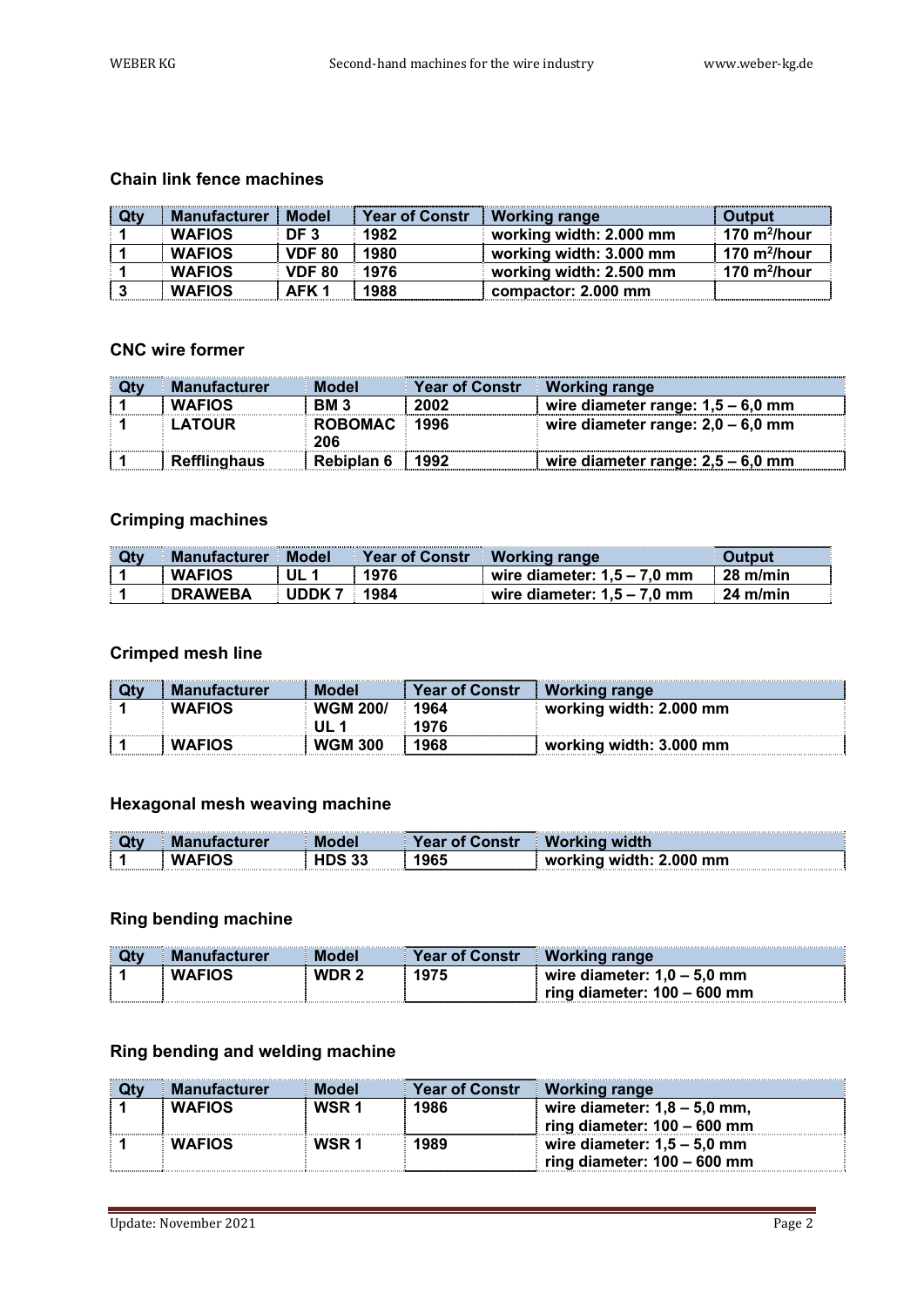# **Ring lock fence machines / field fence machines**

| <b>Manufacturer</b> | <b>Model</b> | <b>Year of Constr</b> | <b>Working width</b>      |
|---------------------|--------------|-----------------------|---------------------------|
| <b>WAFIOS</b>       | KGA 2        | 1985                  | working width: 2 x 970 mm |
| <b>WAFIOS</b>       | KGA 4        | 1977                  | working width: 2.000 mm   |

### **Nail machines**

| Qty          | <b>Manufacturer</b> | <b>Model</b>    | <b>Year of Constr</b> | <b>Working range</b>                                   | Output      |
|--------------|---------------------|-----------------|-----------------------|--------------------------------------------------------|-------------|
|              | <b>WAFIOS</b>       | N 90            | 2002                  | wire diameter: $2,4 - 3,8$ mm                          | 820 pcs/min |
|              | <b>WAFIOS</b>       | N <sub>2</sub>  | 1977                  | wire diameter: $0,8 - 1,8$ mm<br>length: $6,5 - 40$ mm | 800 pcs/min |
|              | <b>WAFIOS</b>       | <b>DS 80</b>    | 1978                  | wire diameter: $2,0 - 3,4$ mm<br>length: 15 -80 mm     | 300/600 St. |
|              | <b>WAFIOS</b>       | <b>DP 80</b>    | 1975                  | wire diameter: $3,0 - 5,5$ min<br>length: 15-80 mm     | 200 pcs/min |
|              | <b>WAFIOS</b>       | <b>N</b> 8      | 1980                  | wire diameter: $4,0 - 10,0$ mm<br>length: 50 - 320 mm  | 150 pcs/min |
| $\mathbf{2}$ | <b>VITARI</b>       | V <sub>17</sub> | 1990                  | wire diameter: $1,8 - 3,4$ mm<br>length: $30 - 75$ mm  | 550 pcs/min |

### **Thread rolling machines for nails**

| <b>Manufacturer</b> | <b>Model</b>    | <b>Year of Constr</b> | <b>Working range</b>          |
|---------------------|-----------------|-----------------------|-------------------------------|
| <b>E.W. MENN</b>    | RW <sub>8</sub> | 1986                  | nail diameter: 2,8 – 5,5 mm,  |
|                     |                 |                       | nail length: 30 - 140 mm      |
| <b>INGRAMATIC</b>   | <b>GR 2/N</b>   | 2001                  | nail diameter: $2,5 - 4,5$ mm |
|                     |                 |                       | nail length: 30 - 90 mm       |

## **Straightening and cutting machines**

| Qtv | <b>Manufacturer</b> | <b>Model</b>    | <b>Year of Constr</b> | <b>Working range</b>                                           |
|-----|---------------------|-----------------|-----------------------|----------------------------------------------------------------|
|     | <b>BÜNDGENS</b>     | UD <sub>1</sub> | 1965/2020             | wire diameter: $0,1 - 1,6$ mm<br>cutting length: max. 350 mm   |
|     | <b>BÜNDGENS</b>     | ID2             | 1968/2020             | wire diameter: $0,2 - 2,0$ mm<br>cutting length: max. 300 mm   |
|     | <b>DEITERS</b>      | <b>DaE</b>      | 1972                  | wire diameter: $1,5 - 7,0$ mm<br>cutting length: 5.000 mm      |
|     | <b>DEITERS</b>      | <b>SRM 10</b>   | 1978                  | wire diameter: $4.0 - 10.0$ mm<br>cutting length: 5.000 mm     |
|     | <b>GRAUER</b>       | <b>SR03</b>     | 1980                  | wire diameter: $2,0 - 7,0$ mm<br>cutting length: max. 4.000 mm |
|     | <b>WAFIOS</b>       | R 21            | 1989                  | wire diameter: $1,0 - 4,0$ mm<br>cutting length: max. 2.000 mm |